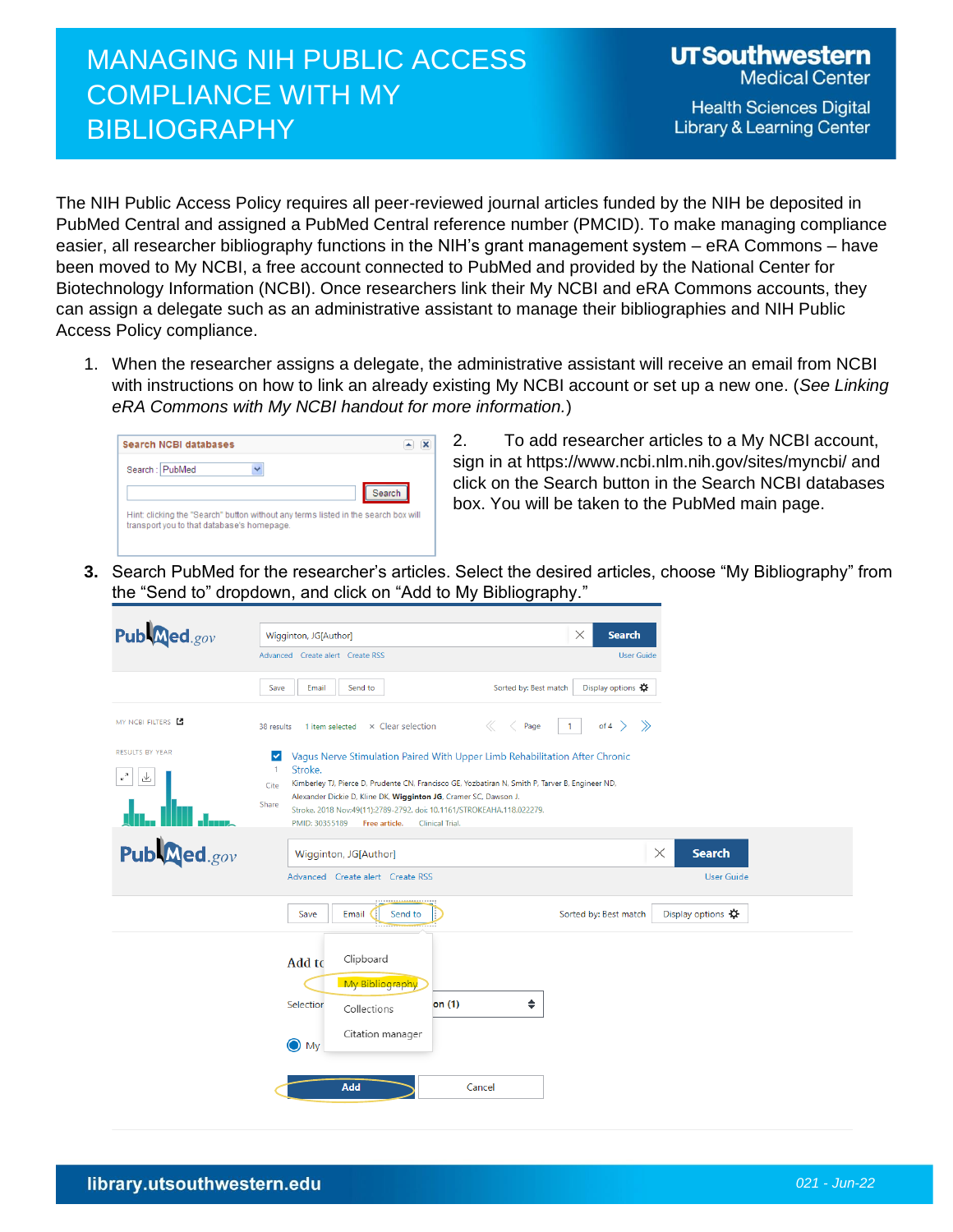## **Health Sciences Digital Library and Learning Center**

4. If your account is linked to multiple researchers, choose the right bibliography and then click on the Save button.



- 5. Go to My Bibliography page by clicking on Edit your bibliography.
- 6. Click on Display Settings and choose the Award option under View. Click the Apply button.

| $Pub$ <b>Med</b> .gov<br>U.S. National Library of Medicine<br>National Institutes of Health | Search: PubMed<br>Display Settings: $\lvert \nabla \rvert$ Summary, Sorted by Recently Added | $\checkmark$                                                         |
|---------------------------------------------------------------------------------------------|----------------------------------------------------------------------------------------------|----------------------------------------------------------------------|
| <b>Display Settings:</b>                                                                    | New items were added to your bibliography. Edit your bibliography.                           | Award view, Sort by public access compliance, group by citation type |
| <b>View</b>                                                                                 | Sort by                                                                                      | <b>Grouping</b>                                                      |
| List                                                                                        | Date (new to old)                                                                            | None                                                                 |
| Print                                                                                       | Author (A to Z)                                                                              | By citation type<br>◉                                                |
| Award<br>$\circ$                                                                            | Title (A to Z)                                                                               | Award                                                                |
|                                                                                             | <b>Public Access</b><br>Compliance                                                           |                                                                      |
|                                                                                             | Reverse                                                                                      |                                                                      |

- 7. The compliance status for each article is indicated by the icon in the blue box.
	- a. **Question mark**: The NIH has no information about this article and cannot determine whether it is subject to the Public Access Policy.

(?) Public Access Compliance: Edit Status NIH Funding: No funding has been associated with this citation.

> b. **Red circle**: The NIH knows this article is out of compliance. In other words, it is subject to the Public Access Policy, has been in publication for more than three months, and does not have a PMCID assigned to it. In this example, the article was submitted to PubMed Central (shown by the NIHMS ID), but the researcher never logged in to approve the manuscript.

Public Access Compliance: Non-compliant. No PMCID 3 months post publication. NIHMS ID: NIHMS288853 NIH Funding: No funding has been associated with this citation.

> c. **Yellow circle**: The article has been in publication for less than three months and is in the process of having a PMCID assigned to it. The yellow circle is most frequently assigned when a journal submits the final published version of the article under Method A or B.

Public Access Compliance: NIH Funding: No funding has been associated with this citation.